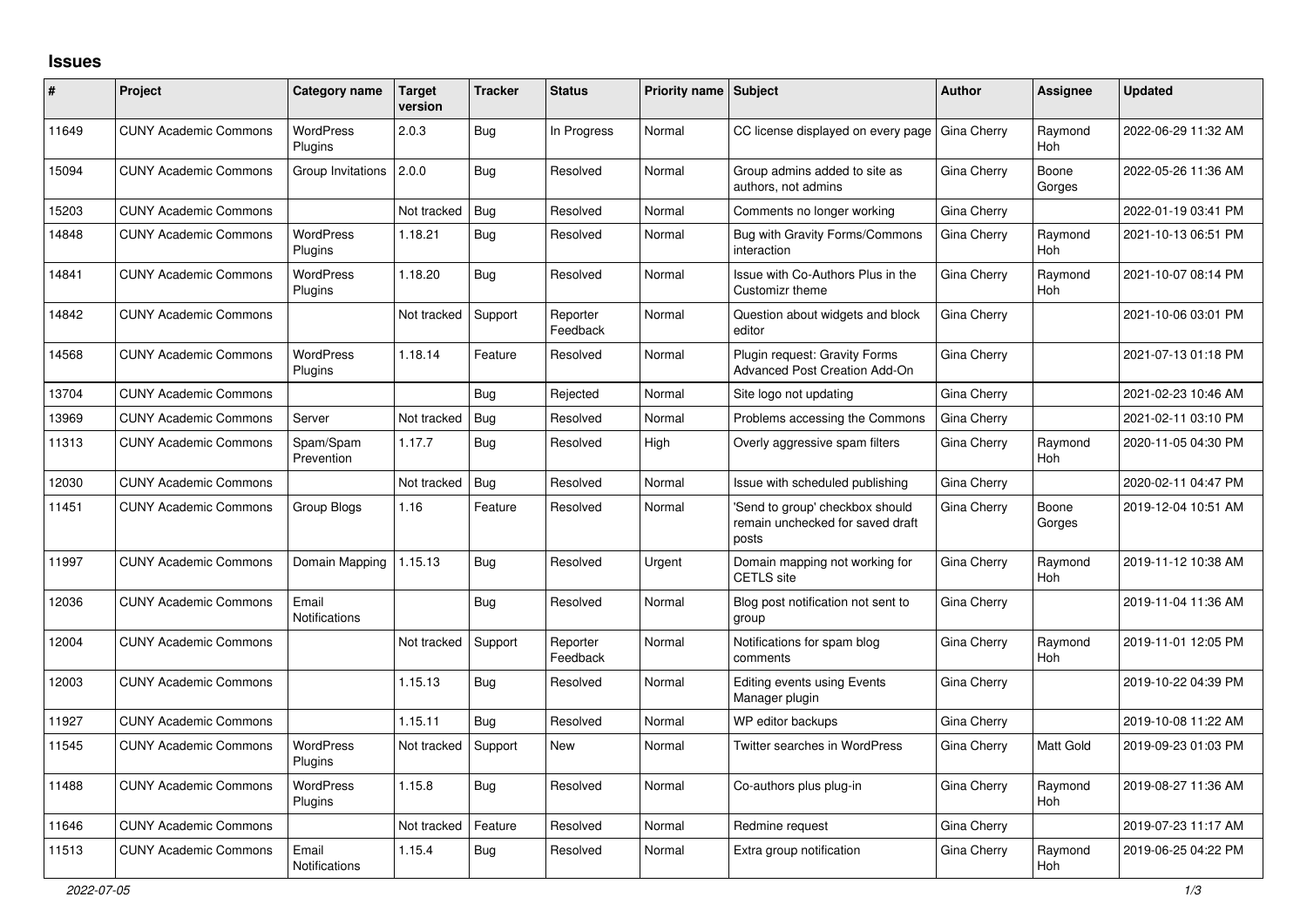| #     | Project                      | Category name                 | Target<br>version | <b>Tracker</b> | <b>Status</b> | Priority name Subject |                                                             | <b>Author</b> | Assignee              | <b>Updated</b>      |
|-------|------------------------------|-------------------------------|-------------------|----------------|---------------|-----------------------|-------------------------------------------------------------|---------------|-----------------------|---------------------|
| 11582 | <b>CUNY Academic Commons</b> |                               |                   | <b>Bug</b>     | Rejected      | Normal                | Site privacy options                                        | Gina Cherry   |                       | 2019-06-20 11:26 AM |
| 11511 | <b>CUNY Academic Commons</b> | <b>WordPress</b><br>Plugins   | 1.15.3            | Feature        | Resolved      | Normal                | Plug-in request                                             | Gina Cherry   |                       | 2019-06-11 11:05 AM |
| 11441 | <b>CUNY Academic Commons</b> | Reply By Email                | 1.15.3            | Bug            | Resolved      | Normal                | Blog/group comments                                         | Gina Cherry   | Raymond<br><b>Hoh</b> | 2019-06-11 11:05 AM |
| 11508 | <b>CUNY Academic Commons</b> |                               | 1.15.3            | Bug            | Resolved      | Normal                | Bug with "Send to Group"                                    | Gina Cherry   |                       | 2019-06-11 10:31 AM |
| 11518 | <b>CUNY Academic Commons</b> |                               | Not tracked       | Bug            | Resolved      | Normal                | Question about group events                                 | Gina Cherry   |                       | 2019-06-04 02:14 PM |
| 11512 | <b>CUNY Academic Commons</b> |                               |                   | <b>Bug</b>     | Duplicate     | Normal                | Links not opening in new tab                                | Gina Cherry   |                       | 2019-06-04 11:08 AM |
| 11507 | <b>CUNY Academic Commons</b> |                               |                   | <b>Bug</b>     | Rejected      | Normal                | Apply layout to existing site?                              | Gina Cherry   |                       | 2019-05-31 01:33 PM |
| 11501 | <b>CUNY Academic Commons</b> |                               | 1.15.3            | <b>Bug</b>     | Resolved      | Normal                | Error message when editing post                             | Gina Cherry   |                       | 2019-05-31 10:57 AM |
| 11444 | <b>CUNY Academic Commons</b> |                               | 1.15.1            | <b>Bug</b>     | Resolved      | Normal                | New site settings not saved                                 | Gina Cherry   |                       | 2019-05-14 11:15 AM |
| 11398 | <b>CUNY Academic Commons</b> | Email<br><b>Notifications</b> | 1.15              | Bug            | Resolved      | Normal                | Blog post notification emails are not<br>formatted          | Gina Cherry   | Raymond<br><b>Hoh</b> | 2019-05-07 03:22 PM |
| 10847 | <b>CUNY Academic Commons</b> | <b>Blogs</b><br>(BuddyPress)  | 1.15              | Feature        | Resolved      | Normal                | Select which blog posts are sent to<br>group                | Gina Cherry   | Boone<br>Gorges       | 2019-04-23 03:54 PM |
| 11311 | <b>CUNY Academic Commons</b> | WordPress<br>Plugins          | 1.14.11           | Feature        | Resolved      | Normal                | Request for post expiration plug-in                         | Gina Cherry   | Raymond<br>Hoh        | 2019-04-15 10:47 AM |
| 11312 | <b>CUNY Academic Commons</b> | <b>WordPress</b><br>Plugins   | Not tracked       | Bug            | Resolved      | Normal                | Cannot add guest author to post                             | Gina Cherry   |                       | 2019-04-11 09:56 PM |
| 11160 | <b>CUNY Academic Commons</b> | Email<br>Notifications        | 1.14.8            | Bug            | Resolved      | Normal                | Return of duplicate email<br>notifactions for blog comments | Gina Cherry   | Raymond<br><b>Hoh</b> | 2019-02-27 12:33 AM |
| 10800 | <b>CUNY Academic Commons</b> | Email<br>Notifications        | 1.14.3            | Bug            | Resolved      | Normal                | Duplicate email notifications on blog<br>comments           | Gina Cherry   | Raymond<br>Hoh        | 2019-02-13 06:05 PM |
| 10075 | <b>CUNY Academic Commons</b> | Domain Mapping                | Not tracked       | Bug            | Resolved      | Urgent                | Problem with domain<br>mapping/redirection for CETLS site   | Gina Cherry   |                       | 2018-12-10 03:50 PM |
| 10645 | <b>CUNY Academic Commons</b> |                               | 1.13.13           | Bug            | Resolved      | Normal                | Facebook link in groups                                     | Gina Cherry   |                       | 2018-10-31 04:51 PM |
| 10363 | <b>CUNY Academic Commons</b> |                               |                   | Bug            | Resolved      | Normal                | Domain mapping for CETLS site                               | Gina Cherry   |                       | 2018-10-23 10:52 AM |
| 10561 | <b>CUNY Academic Commons</b> |                               | Not tracked       | Bug            | Resolved      | Urgent                | CETLS site redirecting to GC                                | Gina Cherry   |                       | 2018-10-23 10:50 AM |
| 9570  | <b>CUNY Academic Commons</b> | <b>WordPress</b><br>Plugins   | 1.12.13           | Bug            | Resolved      | Normal                | Guest authors in Co-Authors Plus<br>plug-in not working     | Gina Cherry   | Boone<br>Gorges       | 2018-05-01 06:10 PM |
| 3978  | <b>CUNY Academic Commons</b> |                               | Not tracked       | Support        | Abandoned     | Normal                | Newsletter plug-in                                          | Gina Cherry   |                       | 2017-11-15 01:53 PM |
| 8389  | <b>CUNY Academic Commons</b> | <b>WordPress</b><br>Plugins   | 1.11.6            | Feature        | Resolved      | Normal                | Gravity Forms + Custom Post Types   Gina Cherry<br>plug-in  |               | Boone<br>Gorges       | 2017-07-06 08:09 PM |
| 7944  | <b>CUNY Academic Commons</b> | WordPress<br>Plugins          | 1.10.16           | Feature        | Resolved      | Normal                | MailChimp plug-in                                           | Gina Cherry   |                       | 2017-04-11 12:38 PM |
| 3892  | <b>CUNY Academic Commons</b> | WordPress<br>(misc)           | Future<br>release | <b>Bug</b>     | Resolved      | High                  | The given object ID is not that of a<br>menu item.          | Gina Cherry   | Gina Cherry           | 2016-06-21 04:49 PM |